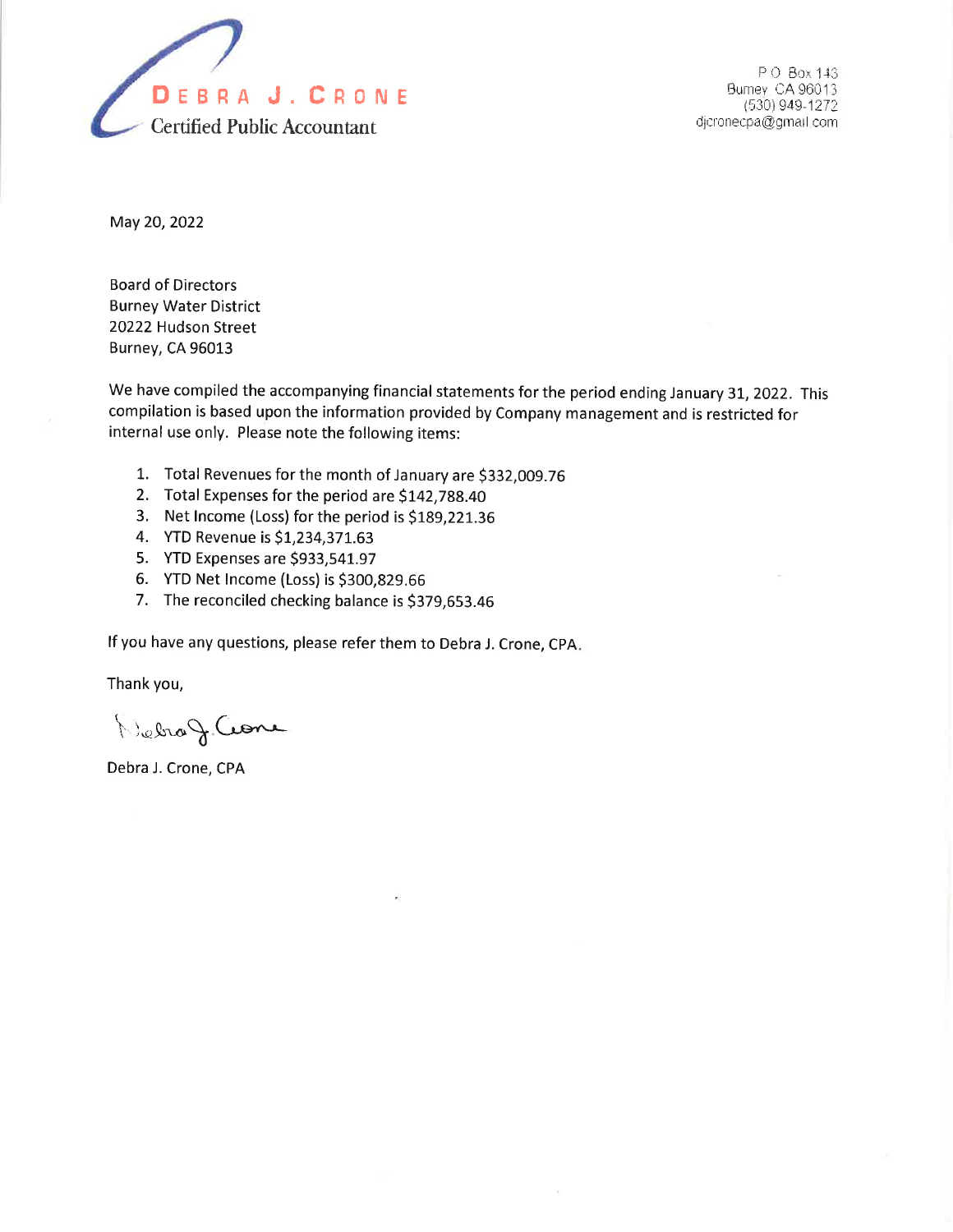## BURNEY WATER DISTRICT Income Statement For the Seven Months Ending January 31,2022

|                                | <b>Current Month</b> | Year to Date |
|--------------------------------|----------------------|--------------|
| Revenues                       |                      |              |
| RESIDENTIAL INCOME-W           | \$<br>36,638.68 \$   | 314,334.24   |
| RESIDENTIAL INCOME-S           | 44,652.63            | 309,454.03   |
| RESIDENTIAL INCOME-P           | 9,772.45             | 61,112.97    |
| <b>GRANT MONEY-W</b>           | 193,243.00           | 193,243.00   |
| <b>GRANT MONEY-S</b>           | $0.00\,$             | 18,056.00    |
| COMMERCIAL INCOME-W            | 35,286.11            | 205,384.72   |
| <b>COMMERCIAL INCOME-S</b>     | 8,641.73             | 60,706.19    |
| <b>COMMERCIAL INCOME-P</b>     | 1,246.00             | 7,819.21     |
| <b>SWIMMING LESSONS</b>        | 0.00                 | 5,145.00     |
| MOMMY & ME                     | 0.00                 | 160.00       |
| <b>LITTLE SWIMMERS</b>         | 0.00                 | 38.00        |
| NIGHT SWIM                     | 0.00                 | 920.00       |
| <b>GATE FEES-P</b>             | 0.00                 | 1,739.00     |
| POOL PASS PURCHASES            | 0.00                 | 429.00       |
| <b>VENDING INCOME-P</b>        | 0.00                 |              |
| REPLACEMENT PASSES-P           | 0.00                 | 492.00       |
| <b>AQUATIC PASS</b>            | 0.00                 | 15.00        |
| POOL DONATIONS                 |                      | 1,400.00     |
| POOL RENTAL FEES               | 0.00                 | 325.00       |
| MISCELLANEOUS INCOME - W       | 0.00                 | 5,100.00     |
| MISCELLANEOUS INCOME - S       | 129.06               | 1,162.80     |
| MISCELLANEOUS INCOME - P       | 129.05               | 1,162.79     |
| OTHER BILLED INCOME-W          | 129.06               | 900.26       |
|                                | 300.00               | 13,536.21    |
| OTHER BILLED INCOME-S          | 0.00                 | 20,145.00    |
| SERVICE CHARGE INCOME-W        | 12.50                | 125.00       |
| <b>SERVICE CHARGE INCOME-S</b> | 12.50                | 125.00       |
| LATE FEE INCOME-W              | 768.81               | 5,010.34     |
| <b>LATE FEE INCOME-S</b>       | 583.59               | 3,803.26     |
| <b>LATE FEE INCOME-P</b>       | 117.60               | 766.40       |
| <b>INTEREST INCOME-W</b>       | 14.68                | 96.40        |
| <b>INTEREST INCOME-S</b>       | 14.67                | 70.22        |
| DIVIDEND INCOME - W            | 166.46               | 876.36       |
| <b>DIVIDEND INCOME - S</b>     | 132.94               | 699.99       |
| <b>DIVIDEND INCOME - P</b>     | 18.24                | 18.24        |
| <b>Total Revenues</b>          | 332,009.76           | 1,234,371.63 |
| Cost of Sales                  |                      |              |
| <b>Total Cost of Sales</b>     | 0.00                 | 0.00         |
| <b>Gross Profit</b>            | 332,009.76           | 1,234,371.63 |
| Expenses                       |                      |              |
| <b>AUDIT-W</b>                 | 5,810.00             | 5,810.00     |
| <b>AUDIT-S</b>                 | 6,328.00             |              |
| <b>AUDIT-P</b>                 | 1,862.00             | 6,328.00     |
| <b>BANK FEES-W</b>             | 25.00                | 1,862.00     |
|                                |                      | 75.00        |

Restricted for Internal Use Only

See Engagement Letter Dated June 30,2011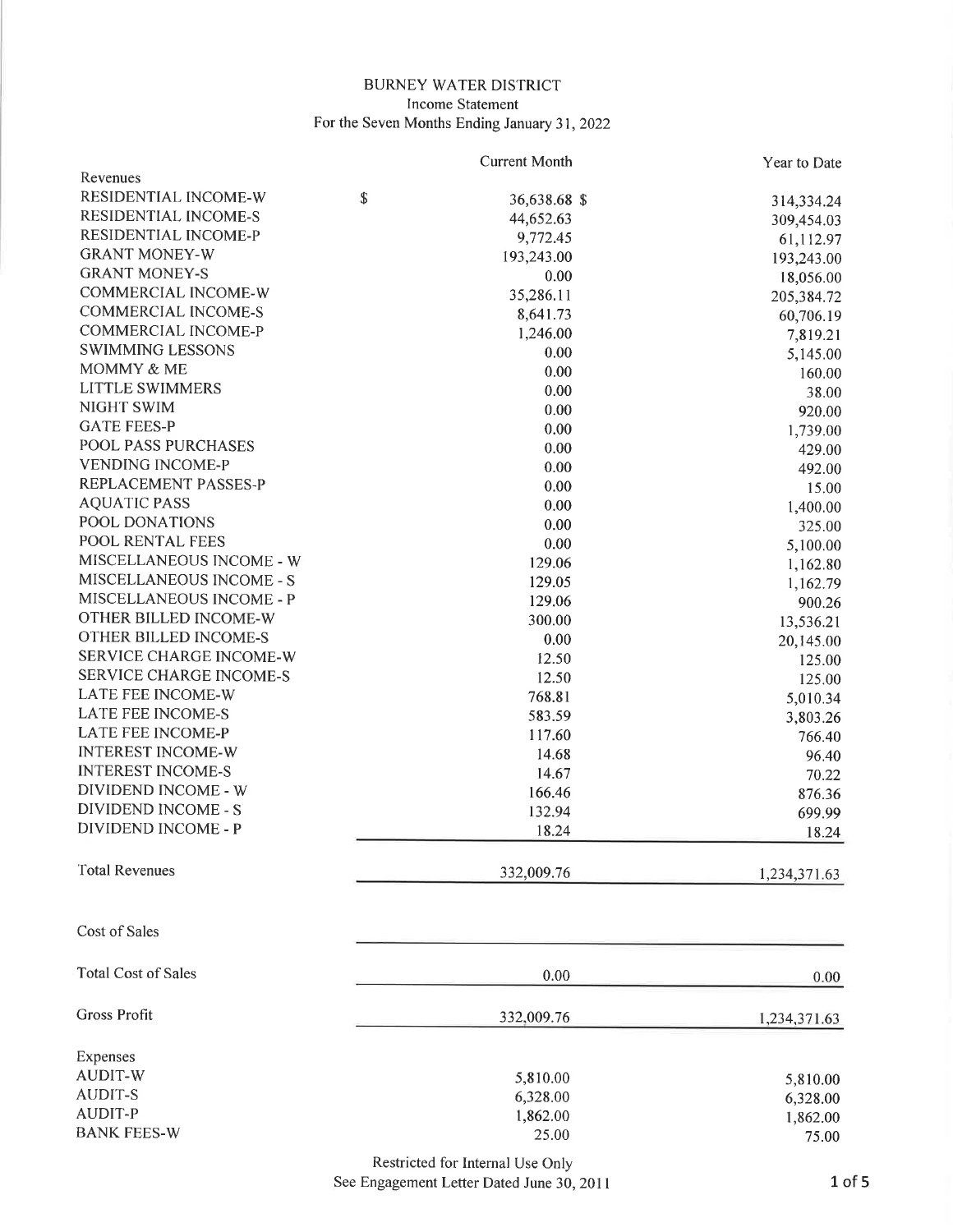|                                    | <b>Current Month</b> | Year to Date |
|------------------------------------|----------------------|--------------|
| <b>BANK FEES-S</b>                 | 25.00                | 75.00        |
| CHEMICALS-P                        | 0.00                 | 4,111.59     |
| DEPRECIATION EXPENSE-W             | 8,327.42             | 58,291.94    |
| DEPRECIATION EXPENSE-S             | 9,404.83             | 65,833.81    |
| DEPRECIATION EXPENSE-P             | 3,253.25             | 22,772.75    |
| DUES, FEES & SUBSCRIPTIONS-W       | 904.50               | 10,532.33    |
| DUES, FEES & SUBSCRIPTIONS-S       | 47.50                | 5,152.33     |
| <b>ENGINEERING FEES-W</b>          | 1,232.00             | 1,414.75     |
| <b>ENGINEERING FEES-S</b>          | 0.00                 | 18,801.60    |
| GAS, FUEL & OIL-W                  | 368.44               | 4,511.82     |
| GAS, FUEL & OIL-S                  | 368.44               | 4,189.04     |
| HEALTH INSURANCE-W                 | 4,476.50             | 29,550.57    |
| <b>HEALTH INSURANCE-S</b>          | 4,476.50             | 29,550.57    |
| <b>INTEREST EXPENSE-W</b>          | 10.08                | 42.56        |
| <b>INTEREST EXPENSE-S</b>          | 10.08                | 40.06        |
| <b>LAB SUPPLIES-S</b>              | 369.28               | 956.60       |
| <b>LEGAL EXPENSE-W</b>             | 0.00                 | 1,668.50     |
| MEALS EXPENSE-W                    | 0.00                 | 84.11        |
| <b>MEALS EXPENSE-S</b>             | 0.00                 | 113.20       |
| <b>MEALS EXPENSE-P</b>             | 54.61                | 54.61        |
| MISC EXPENSE-W                     | 0.00                 | 50.00        |
| OFFICE SUPPLIES-W                  | 63.00                | 5,714.76     |
| OFFICE SUPPLIES-S                  | 63.00                | 5,700.08     |
| <b>OFFICE SUPPLIES-P</b>           | 0.00                 | 450.73       |
| OFFICE EQUIP LEASE-S               | 0.00                 | 15.39        |
| OPERATING EXPENSE-W                | 1,288.42             | 6,489.99     |
| <b>OPERATING EXPENSE-S</b>         | 1,717.44             | 7,325.76     |
| OPERATING EXPENSE-P                | 0.00                 | 459.19       |
| PERS RETIREMENT-W                  | 4,473.23             | 31,219.98    |
| PERS RETIREMENT-S                  | 4,473.26             | 31,220.16    |
| PERMITS/LICENSES/FEES-W            | 965.50               | 4,935.64     |
| PERMITS/LICENSES/FEES-S            | 770.30               | 28,255.30    |
| PERMITS/LICENSES/FEES-P            | 257.39               | 753.00       |
| PG&E PUMPING COSTS-W               | 17,591.58            | 148,618.64   |
| PG&E PUMPING COSTS-S               | 12,721.81            | 54,945.34    |
| PG&E OFFICE UTILITIES-W            | 599.79               | 2,509.83     |
| <b>PG&amp;E OFFICE UTILITIES-S</b> | 599.79               | 10,741.02    |
| <b>PG&amp;E POOL UTILITIES</b>     | 50.54                | 1,676.25     |
| PROFESSIONAL FEES-W                | 505.00               | 5,422.12     |
| PROFESSIONAL FEES-S                | 575.00               | 10,542.64    |
| R&M INFRASTRUCTURE-W               | 1,337.69             | 15,151.89    |
| R&M INFRASTRUCTURE-S               | 5,271.98             | 11,325.14    |
| R&M INFRASTRUCTURE-P               | 0.00                 | 853.77       |
| RENTAL OF EQUIPMENT-W              | 70.59                | 598.31       |
| RENTAL OF EQUIPMENT-S              | 0.00                 | 119.02       |
| REPAIRS/MAINT BLDG-W               | 0.00                 | 105.64       |
| REPAIRS/MAINT BLDG-S               | 0.00                 | 152.91       |
| REPAIRS/MAINT BLDG-P               | 50.00                | 590.00       |
| REPAIRS/MAINT EQUIP-W              | 930.07               | 4,907.88     |
| REPAIRS/MAINT EQUIP-S              | 131.82               | 4,746.66     |
| <b>SEMINARS &amp; EDUCATION-P</b>  | 205.00               | 205.00       |
| <b>TOOLS-W</b>                     | 55.37                | 758.84       |
| <b>TOOLS-S</b>                     | 409.66               | 1,620.73     |
| TOOLS-P                            | 0.00                 | 34.73        |
| SOCIAL SECURITY TAXES-W            | 1,053.04             | 6,826.08     |
|                                    |                      |              |

 $\sim$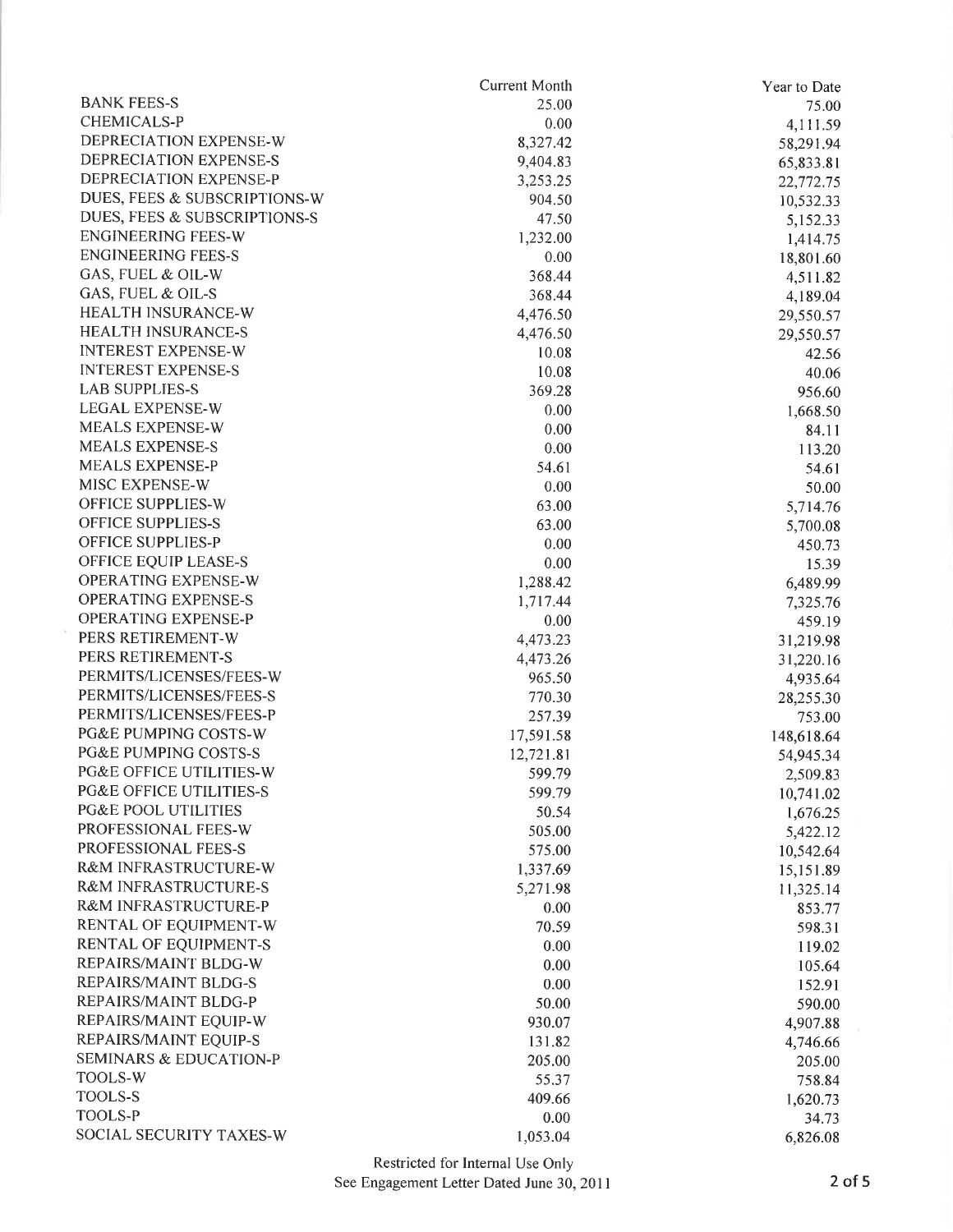|                                          | <b>Current Month</b> | Year to Date |
|------------------------------------------|----------------------|--------------|
| <b>SOCIAL SECURITY TAXES-S</b>           | 1,422.23             | 8,166.02     |
| SOCIAL SECURITY TAXES-P                  | 42.58                | 2,774.96     |
| <b>TELEPHONE-W</b>                       | 538.39               | 3,472.54     |
| <b>TELEPHONE-S</b>                       | 538.40               | 3,523.71     |
| <b>TELEPHONE-P</b>                       | 54.81                | 957.21       |
| <b>TESTING EXPENSE-W</b>                 | 645.60               | 2,683.60     |
| <b>TESTING EXPENSE-S</b>                 | 638.00               | 2,634.50     |
| <b>TRAVEL EXPENSE-W</b>                  | 0.00                 | 264.41       |
| <b>TRAVEL EXPENSE-S</b>                  | 0.00                 | 74.01        |
| <b>TRAVEL EXPENSE-P</b>                  | 382.92               | 382.92       |
| <b>VEHICLE REPAIRS &amp; MAINT-W</b>     | 1,014.39             | 3,135.51     |
| <b>VEHICLE REPAIRS &amp; MAINT-S</b>     | 1,014.40             | 3,135.63     |
| WAGES & SALARIES PRODUCTION-W            | 12,158.59            | 75,149.23    |
| <b>WAGES &amp; SALARIES PRODUCTION-S</b> | 15,298.70            | 79,150.26    |
| <b>WAGES &amp; SALARIES PRODUCTION-P</b> | 310.08               | 34,693.15    |
| <b>OVERTIME PAID-W</b>                   | 633.37               | 3,052.29     |
| <b>OVERTIME PAID-S</b>                   | 2,316.09             | 12,503.79    |
| <b>OVERTIME PAID-P</b>                   | 247.10               | 864.49       |
| <b>SICK PAY-W</b>                        | 125.77               | 3,763.65     |
| <b>SICK PAY-S</b>                        | 125.75               | 3,763.60     |
| <b>VACATION PAY-W</b>                    | 373.77               | 2,539.34     |
| <b>VACATION PAY-S</b>                    | 373.76               | 2,539.31     |
| <b>COMP TIME TAKEN-W</b>                 | 0.00                 | 108.75       |
| <b>STAND BY TIME PAID-W</b>              | 475.00               | 3,145.00     |
| <b>STAND BY TIME PAID-S</b>              | 475.00               | 3,145.00     |
| <b>WORKERS COMP-W</b>                    | 0.00                 | 437.38       |
| <b>WORKERS COMP-S</b>                    | 0.00                 | 476.38       |
| <b>WORKERS COMP-P</b>                    | 0.00                 | 140.17       |
| <b>Total Expenses</b>                    | 142,788.40           | 933,541.97   |
| Net Income                               | S<br>189,221.36 \$   | 300,829.66   |

 $\langle\langle\hat{\mathbf{u}}\rangle\rangle$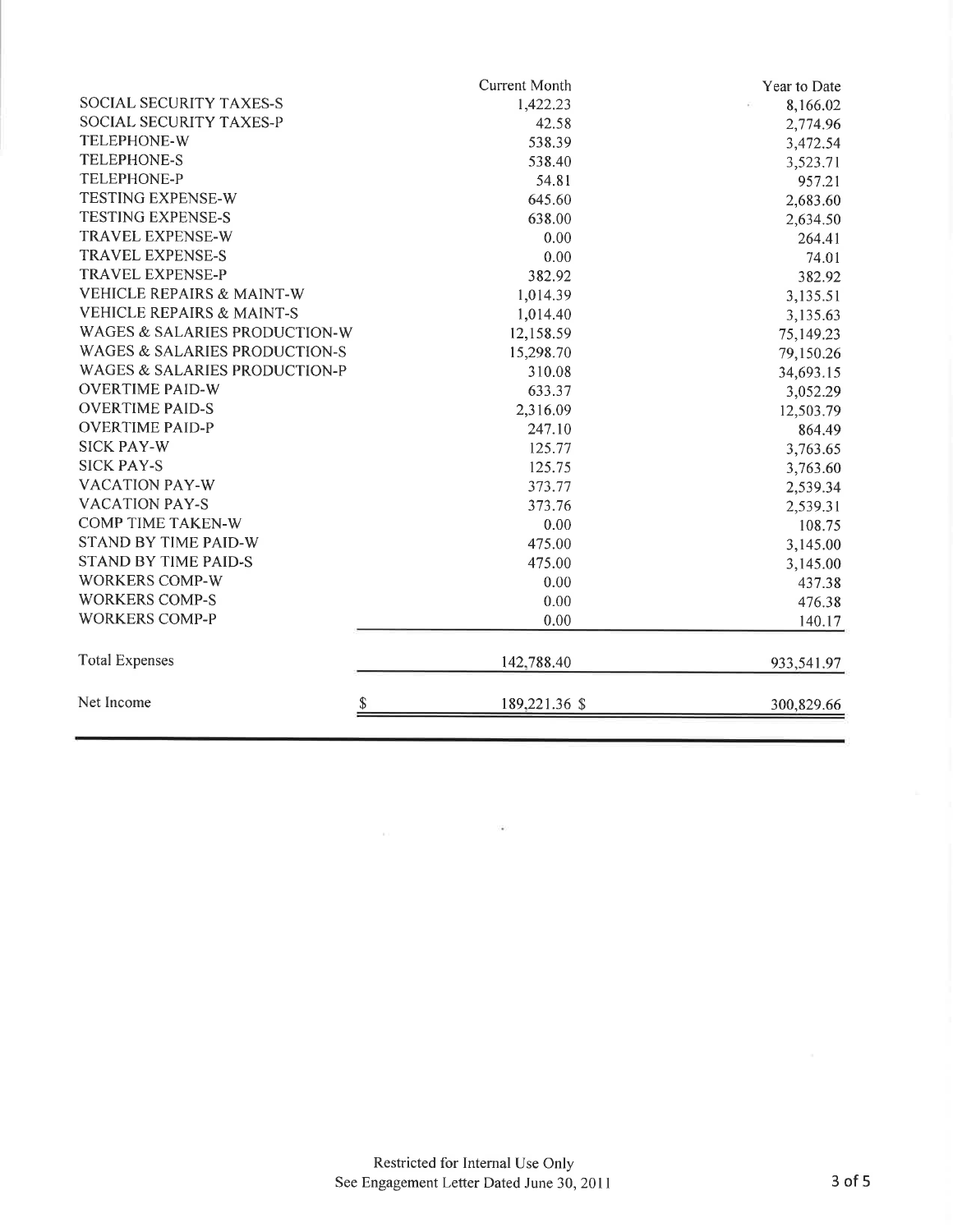## BURNEY WATER DISTRICT Account Reconciliation As of Jan 31, 2022 1O3OO.O - CASH IN BANK Bank Statement Date: January 31,2022

## Filter Criteria includes: Report is printed in Detail Format.

| <b>Beginning GL Balance</b>  |                                     | 384,256,30     |
|------------------------------|-------------------------------------|----------------|
| Add: Cash Receipts           |                                     | 301,185.22     |
| Less: Cash Disbursements     |                                     | (126, 201, 25) |
| Add (Less) Other             |                                     | (179, 586, 81) |
| Ending GL Balance            |                                     | 379,653.46     |
| <b>Ending Bank Balance</b>   |                                     | 410,471.12     |
| Add back deposits in transit |                                     |                |
| Jan 27, 2022                 | 548.51                              |                |
| Jan 28, 2022                 | 928.96                              |                |
| Jan 29, 2022                 | 390.26                              |                |
| Jan 31, 2022                 | 7,796.52                            |                |
| Jan 31, 2022                 | 750.89                              |                |
| Total deposits in transit    |                                     | 10,415,14      |
| (Less) outstanding checks    |                                     |                |
| Jan 13, 2022                 | 29748<br>(800, 00)                  |                |
| Jan 13, 2022                 | 29760<br>(3,960,14)                 |                |
| Jan 27, 2022                 | 29764<br>(699.30)                   |                |
| Jan 27, 2022                 | 29765<br>(116.74)                   |                |
| Jan 27, 2022                 | 29766<br>(702.46)                   |                |
| Jan 27, 2022                 | 29767<br>(100.00)                   |                |
| Jan 27, 2022                 | 29768<br>(96.00)                    |                |
| Jan 27, 2022                 | 29769<br>(10.00)                    |                |
| Jan 27, 2022                 | 29770<br>(105.45)                   |                |
| Jan 27, 2022                 | 29771<br>(54.81)                    |                |
| Jan 27, 2022                 | 29772<br>(37.33)                    |                |
| Jan 27, 2022                 | 29773<br>(442.51)                   |                |
| Jan 27, 2022<br>Jan 27, 2022 | 29774<br>(50.00)<br>29775           |                |
| Jan 27, 2022                 | (1,571.20)<br>29776<br>(30, 451.18) |                |
| Jan 27, 2022                 | 29777<br>(300.00)                   |                |
| Jan 27, 2022                 | 29778<br>(12.83)                    |                |
| Jan 27, 2022                 | 29779<br>(763, 00)                  |                |
| Jan 27, 2022                 | 29780<br>(291.00)                   |                |
| Jan 27, 2022                 | 29781<br>(544.81)                   |                |
| Jan 27, 2022                 | 29782<br>(124.04)                   |                |
| Total outstanding checks     |                                     | (41, 232.80)   |
| Add (Less) Other             |                                     |                |
| Total other                  |                                     |                |
| Unreconciled difference      |                                     | 0.00           |
| Ending GL Balance            |                                     | 379,653.46     |